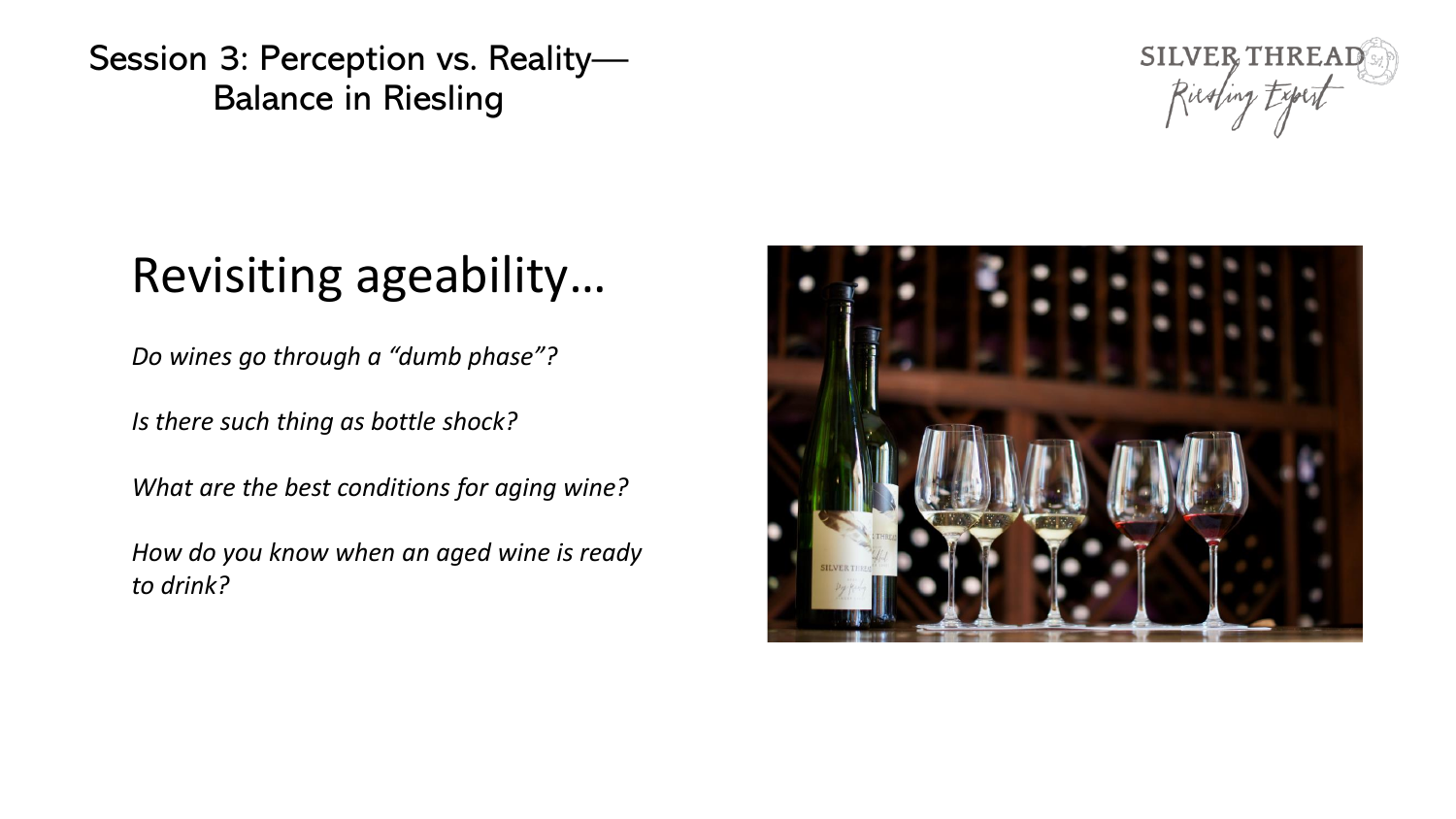### Balance

What makes a wine "Balanced"?

A wine "has balance" or "is well balanced" when alcoholic strength, acidity, residual sugar, tannins and fruit complement each other so that no single one of them is obtrusive on the palate.

This extremely important wine characteristic is quite unrelated to flavor.



#### **Definitions:** *Oxford Companion to Wine third ed.; Robinson J.; 2006*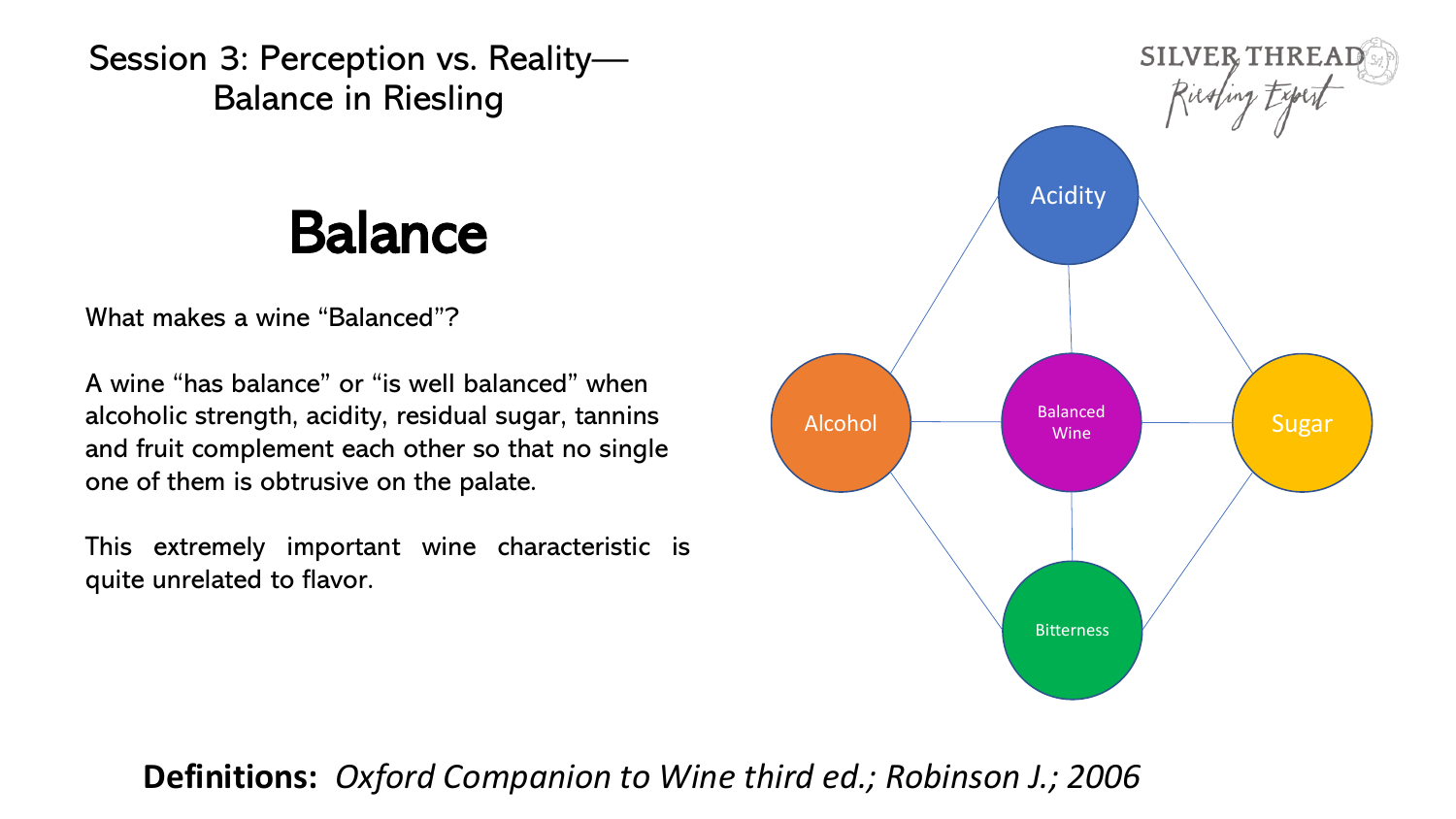#### Residual sugar alone can be deceiving





|                       | <b>Estate</b><br><b>Riesling 2021</b> | <b>Riesling 2019</b><br>(semi-dry) | Semi-dry<br><b>Riesling 2018</b> |
|-----------------------|---------------------------------------|------------------------------------|----------------------------------|
| Residual<br>sugar     | 11 g/L                                | 24 g/L                             | 24 g/L                           |
| Titratable<br>acidity | $7.3$ g/L                             | 8.6 g/L                            | 8.4 g/L                          |
| Sugar/acid<br>ratio   | 1.5                                   | 2.8                                | 2.9                              |
| pH                    | 3.16                                  | 2.93                               | 3.22                             |
| <b>IRF</b> level      | Medium dry                            | Medium<br>sweet/mediu<br>m dry     | Medium<br>sweet                  |

| <b>IRF RIESLING TASTE PROFILE, TECHNICAL GUIDELINES SUMMARY</b> |  |  |
|-----------------------------------------------------------------|--|--|
|                                                                 |  |  |

|                     | <b>SUGAR TO</b><br><b>ACID RATIO</b> | pH         |    | pII              | <b>SHIFT DUE TO pH</b> |
|---------------------|--------------------------------------|------------|----|------------------|------------------------|
| <b>DRY</b>          | < 1.0                                | 3.1 to 3.2 | If | $= or > 3.3$     | Med Dry                |
|                     |                                      |            |    | $3.5$ or $>$     | Med Sweet              |
|                     |                                      |            |    |                  |                        |
| <b>MEDIUM DRY</b>   | $1.0$ to $2.0$                       |            |    | $=$ or $>$ 3.3   | <b>Medium Sweet</b>    |
|                     |                                      |            |    | $\le$ or = 2.9   | Dry                    |
|                     |                                      |            |    |                  |                        |
| <b>MEDIUM SWEET</b> | $2.1$ to $4.0$                       |            |    | $=$ or $>$ 3.3   | Sweet                  |
|                     |                                      |            |    | $\le$ or = 2.9   | Medium Dry             |
|                     |                                      |            |    | $\le$ or = 2.8   | Dry                    |
|                     |                                      |            |    |                  |                        |
| <b>SWEET</b>        | or $> 4.1$                           |            |    | $\le$ or $= 2.9$ | <b>Medium Sweet</b>    |
|                     |                                      |            |    | $\leq$ or 2.8    | Medium Dry             |

Good article on Balance in Riesling from International Riesling Foundation: [https://drinkriesling.com/riesling-rules-book/beauty-in-balance-sweetness](https://drinkriesling.com/riesling-rules-book/beauty-in-balance-sweetness-to-acidity)to-acidity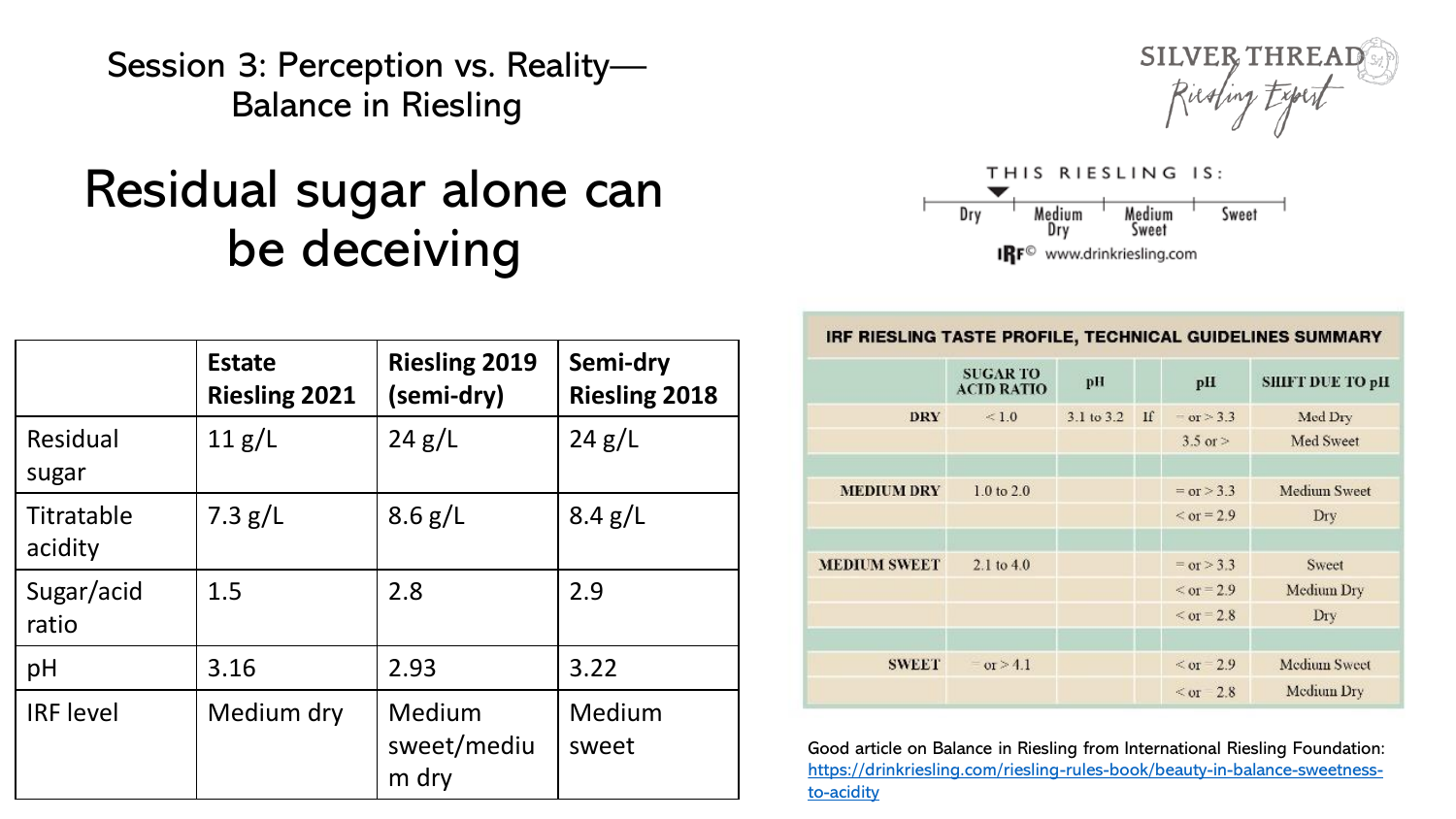

## Other Factors Influencing Balance

- Alcohol
- Vineyard Flavor (Gridley vs. Estate)
- Winemaking

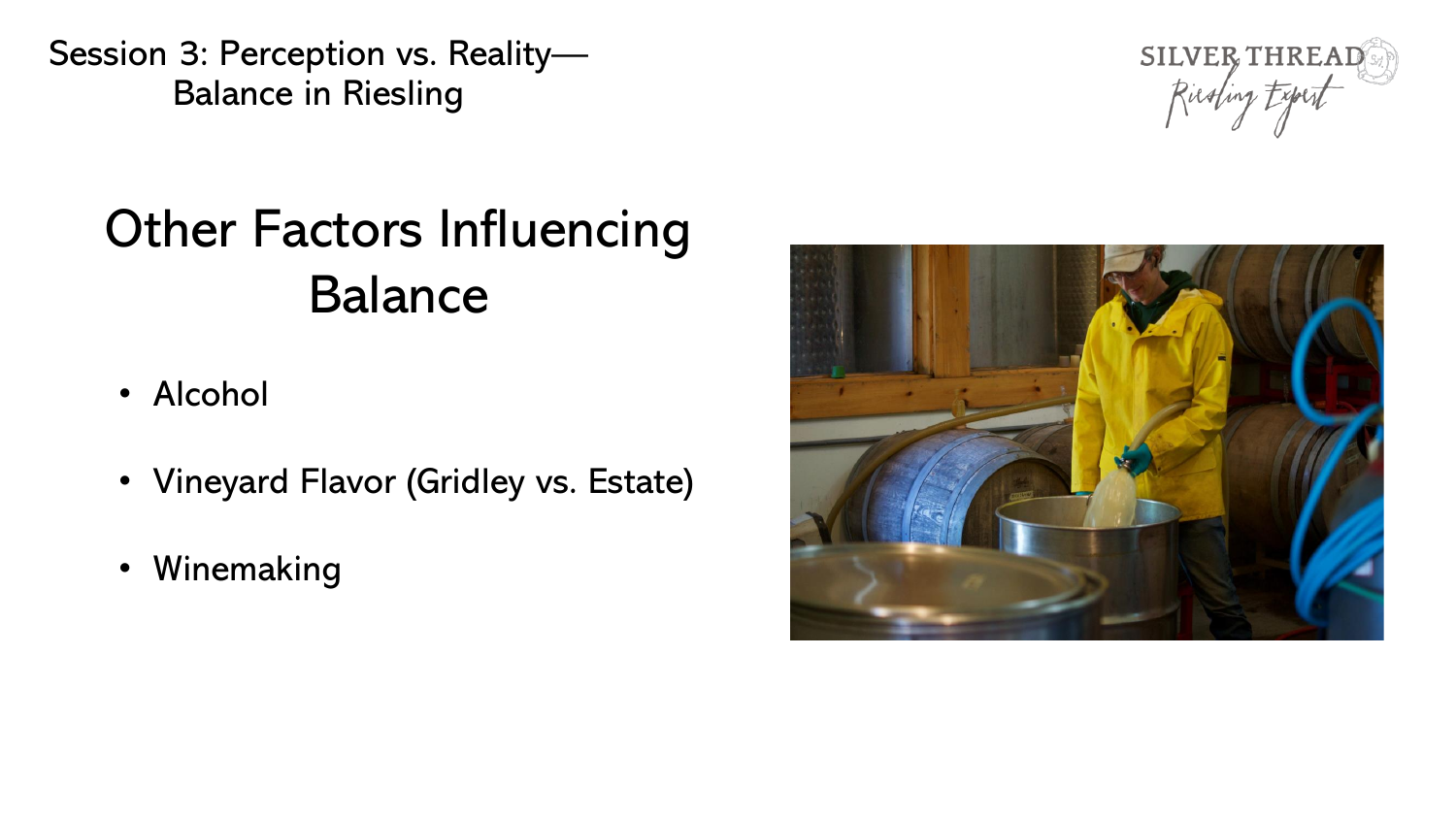## When Sweetness is Desirable

- To balance high acid
- To accentuate fruity character
- To help a wine age longer
- To achieve higher body/more viscosity



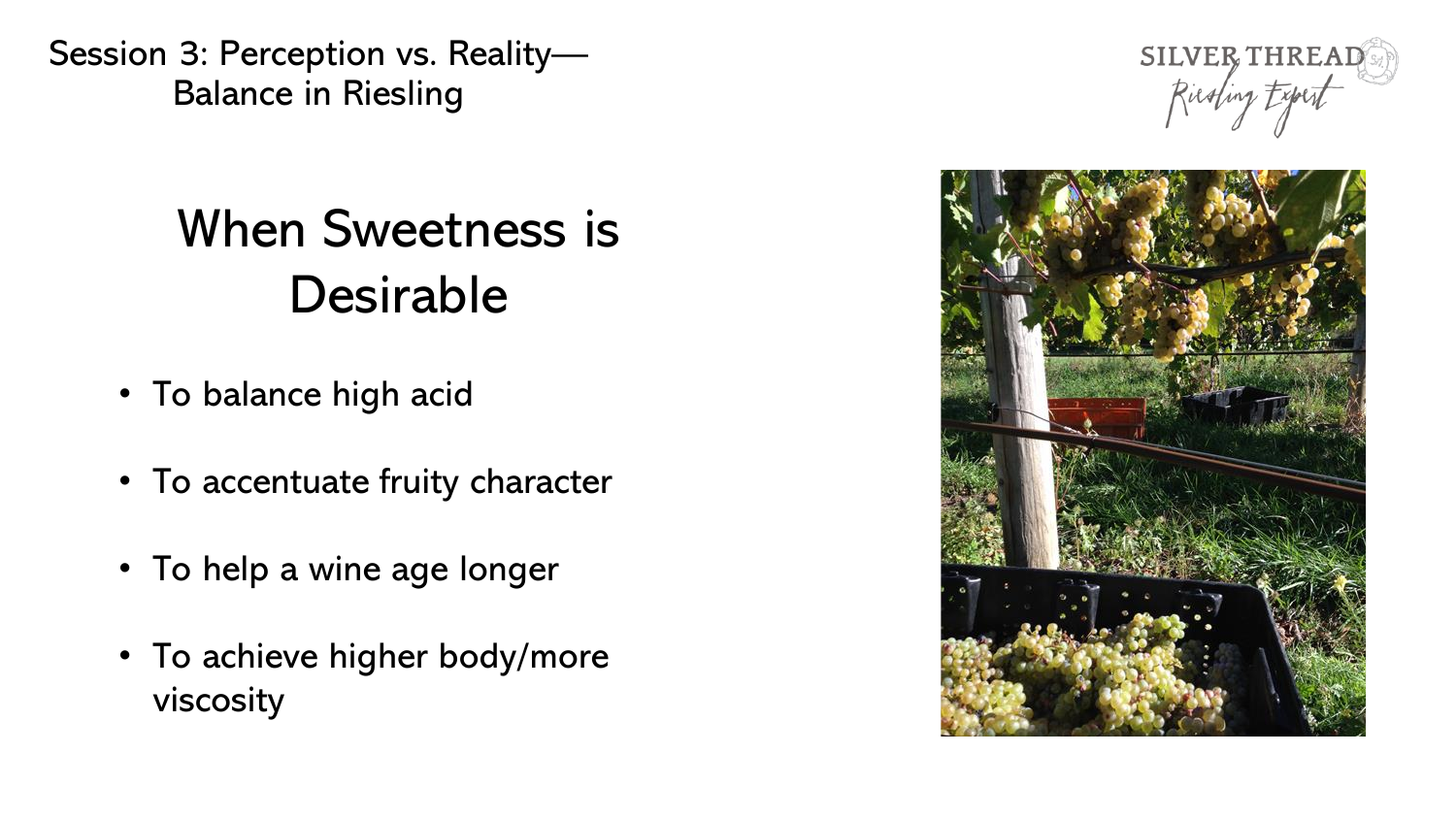### Sweetness in Riesling

## Sucrose = fructose + glucose

#### Fructose in wine:

- Fructose tastes sweeter than glucose
- Yeast consume more glucose early in fermentation, leave fructose for the end
- Wines made sweet by arrested fermentation have more fructose in their residual sugar than those made by back-sweetening with sucrose
- Arrested fermentation can make a medium-sweet wine that has less actual sugar due to the fructose/glucose imbalance



SILVER THREAD

Ricolin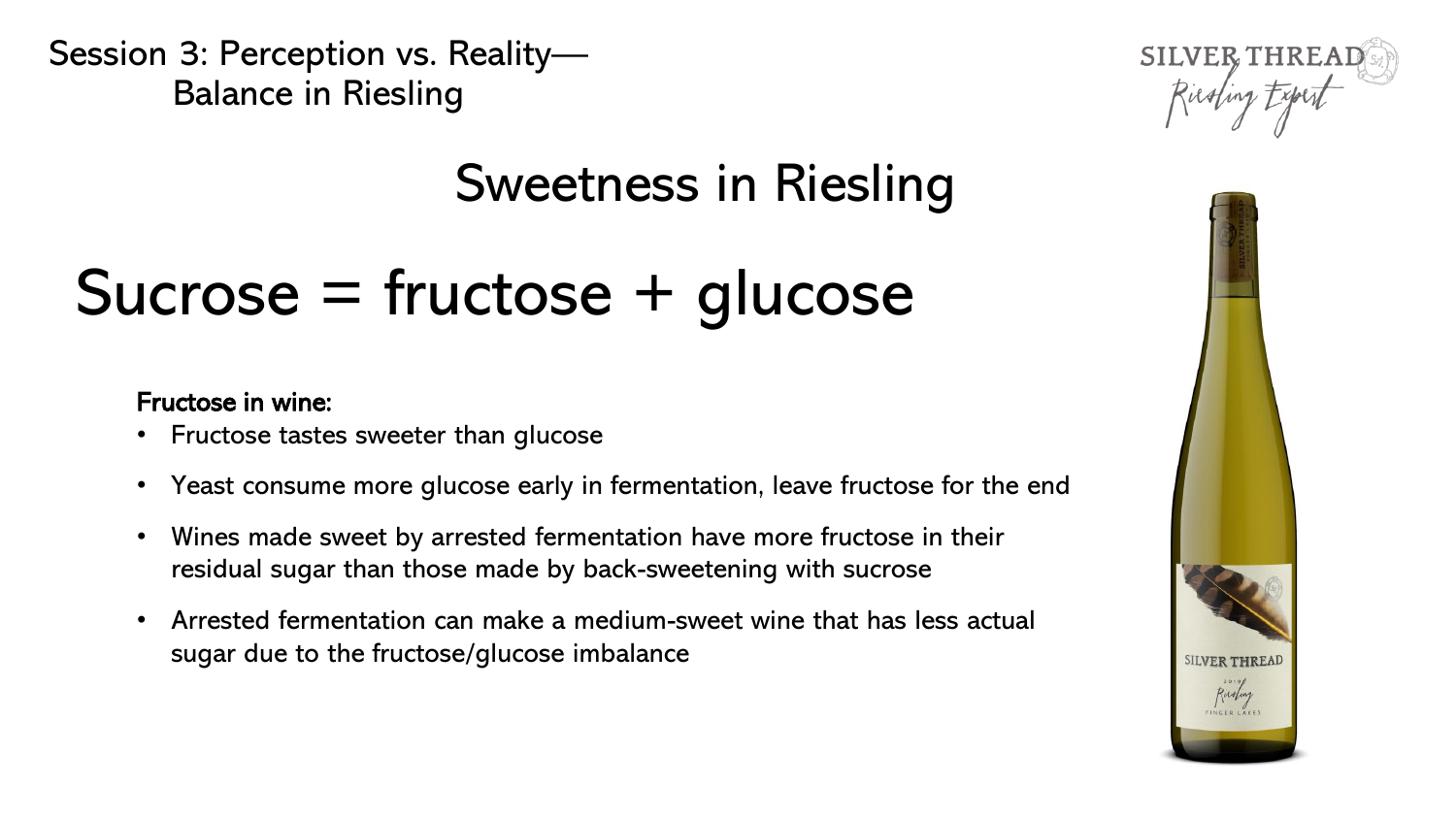

# Balance is Subjective

…so always remember, the best wine is the wine you like best!

(as long as it's Riesling)